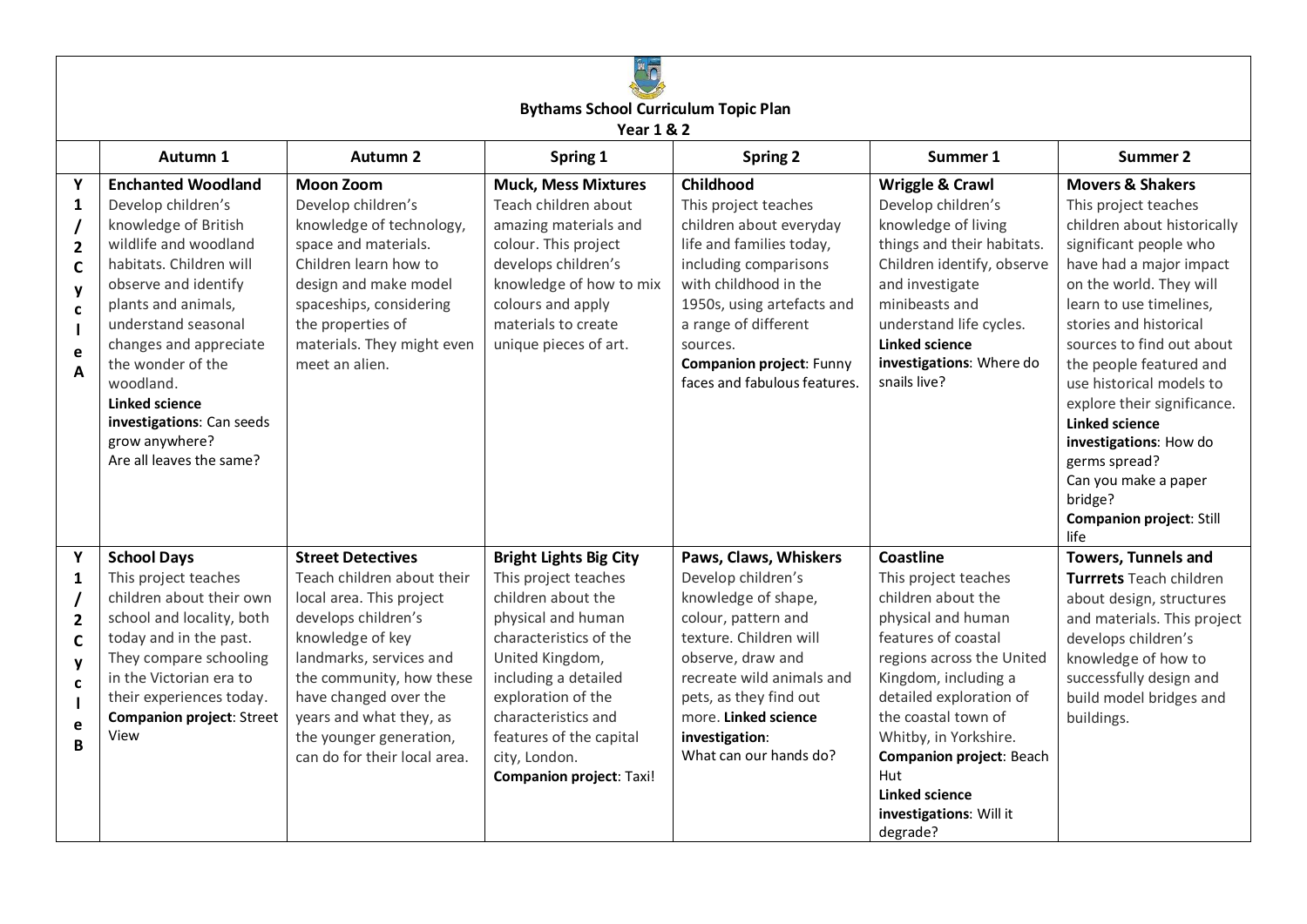

## **Bythams School Curriculum Topic Plan**

**Year 3 & 4**

| Υ           | Rocks, Relics &                           | <b>Mighty Metals</b>         | <b>Emperors &amp; Empires</b> | <b>Burps, Bottoms &amp; Bile</b> | <b>Through the Ages</b>   | Predator                   |
|-------------|-------------------------------------------|------------------------------|-------------------------------|----------------------------------|---------------------------|----------------------------|
| 3           | <b>Rumbles</b>                            | Teach children about         | This project teaches          | Develop children's               | This project teaches      | Develop children's         |
|             | This project teaches                      | forces, magnets and the      | children about the            | knowledge of the digestive       | children about British    | knowledge of predatory     |
| 4           | children about the                        | incredible properties of     | history and structure of      | system. Children learn           | prehistory from the       | animals, plants, food      |
| C           | features and                              | metals. This project         | ancient Rome and the          | about teeth, bodily              | Stone Age to the Iron     | chains, habitats and learn |
| y           | characteristics of Earth's                | develops children's          | Roman Empire, including       | functions, healthy eating        | Age, including changes to | the key parts and          |
| $\mathbf c$ | layers, including a                       | knowledge of metal           | a detailed exploration of     | and, of course, poo.             | people and lifestyle      | functions of animals and   |
|             | detailed exploration of                   | names, where they are        | the Romanisation of           | <b>Linked science</b>            | caused by ingenuity,      | plants.                    |
| e           | volcanic, tectonic and                    | found, their main            | <b>Britain</b>                | investigations:                  | invention and             | <b>Linked science</b>      |
| A           | seismic activity.                         | properties and how metals    | <b>Companion projects:</b>    | How does toothpaste              | technological             | investigations:            |
|             | Linked science                            | can be used in everyday      | Mosaic makers                 | protect teeth?                   | advancement.              | What are flowers for?      |
|             | investigations:                           | life.                        | Did the.Romans use toilet     | How do smells get up out         | <b>Companion project:</b> | Growing plants             |
|             | Ammonite                                  | <b>Linked science</b>        | roll?                         | noses?                           | Prehistoric pots          | What is soil for?          |
|             | How does water flow                       | investigations:              |                               | What is spit for?                |                           |                            |
|             |                                           | Why do shadows change?       |                               |                                  |                           |                            |
|             |                                           | Why do cats eyes glow in     |                               |                                  |                           |                            |
|             |                                           | the dark?                    |                               |                                  |                           |                            |
|             |                                           | What are sunglasses for?     |                               |                                  |                           |                            |
| Y           | Misty Mountain,                           | <b>Traders &amp; Raiders</b> | Project 1066                  | <b>Blue Abyss</b>                | <b>Potions</b>            | Local study                |
| 3           | <b>Winding Rivers</b>                     | How did Vikings dye their    | Develop children's            | Teach children about the         | Develop children's        | Looking at the geography   |
|             | This project teaches                      | clothes?                     | knowledge of the              | human uses and physical          | knowledge of the          | and history of the local   |
| 4           | children about the<br>Can we block sound? |                              | Norman invasion and           | features of the sea              | properties of materials.  | area. Discovering how the  |
| C           | characteristics and                       | How can we change a          | settlement. Children          | developing their                 | Children learn the        | area has changed and why   |
| y           | features of rivers and                    | sound?                       | learn about the Battle of     | knowledge of ocean layers,       | properties of solids,     | and why other parts have   |
| C           | mountain ranges around                    | How far can sound            | Hastings, key dates and       | sea exploration, food            | liquids and gases,        | stayed the same. Looking   |
|             | the world, including a                    | travel?                      | events, Norman culture,       | chains, habitats and             | recognise hazardous       | at the role of the railway |
| e           | detailed exploration of                   |                              | the feudal system and         | pollution.                       | materials and learn how   | in the area. Study of the  |
| B           | the ecosystems and                        |                              | the Doomsday Book.            | <b>Linked science</b>            | and why medicines, such   | river and land use.        |
|             | processes that shape                      |                              | <b>Linked science</b>         | investigations: Are all sea      | as anaesthetics, were     |                            |
|             | them and the land                         |                              | investigations: What are      | creatures the same? How          | developed.                |                            |
|             | around them.                              |                              | catapults for?                | does pollution affect            | <b>Linked science</b>     |                            |
|             | <b>Companion project: Vista</b>           |                              | How far can an arrow          | habitats?                        | investigations:           |                            |
|             |                                           |                              | travel?                       |                                  | Are all liquids runny?    |                            |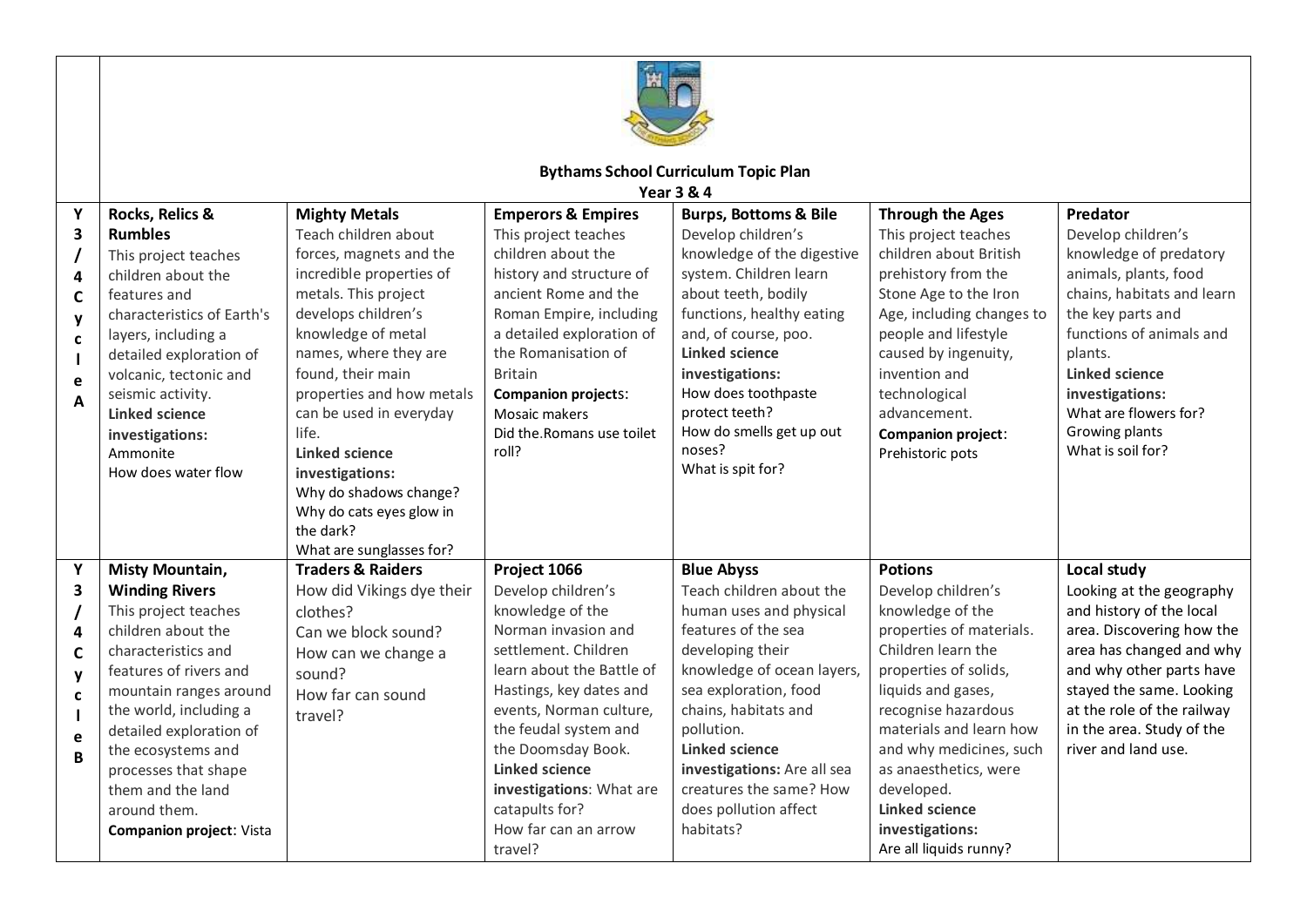

## **Bythams School Curriculum Topic Plan**

**Year 5 & 6**

|    | 1 C ali J O L O          |                             |                |                            |                                |                             |                               |  |
|----|--------------------------|-----------------------------|----------------|----------------------------|--------------------------------|-----------------------------|-------------------------------|--|
| Y  | <b>Stargazers</b>        | <b>Gallery Rebels</b>       |                | <b>The Victorians</b>      | <b>The Victorians</b>          | <b>Beast Creator</b>        | <b>Ground breaking Greeks</b> |  |
| 5. | Develop children's       | Children learn about        |                | <b>Darwin's Delights</b>   | <b>Revolution</b>              | Develop children's          | This project teaches          |  |
|    | knowledge of the Solar   | significant artists and     |                | Develop children's         | Teach children about life in   | knowledge of living         | children about                |  |
| 6  | System. Teach children   | artistic movements,         |                | knowledge of evolution     | Victorian times developing     | things and their habitats.  | developments and              |  |
| C  | about the Moon, planets  | covering the impact of      |                | and inheritance. Teach     | their knowledge about          | Children learn about        | changes over six periods      |  |
| y  | and significant          | society on art and begin to |                | children about living      | Victorian culture, including   | identification keys, food   | of ancient Greek history,     |  |
| C  | individuals, including   | master new painting and     |                | things and their habitats, | significant people and         | chains and some of the      | focusing on the city state    |  |
|    | Galileo and Newton.      | drawing skills.             | <b>Science</b> | DNA and Darwin's theory    | inventions of the time.        | deadliest beasts on the     | of Athens in the Classical    |  |
| e  | Linked science           | investigation:              | How            | of natural selection.      |                                | planet.                     | age, and exploring the        |  |
| A  | investigations: Why are  | does the moon move?         |                |                            | Note: Sow seeds for next term. | Sow, Grow, Farm             | lasting legacy. of ancient    |  |
|    | zipwires so fast?        |                             |                |                            |                                | This project teaches        | Greece.                       |  |
|    | How do rockets lift off? |                             |                |                            |                                | children about the          |                               |  |
|    | How do levers help us?   |                             |                |                            |                                | features and                |                               |  |
|    |                          |                             |                |                            |                                | characteristics of land     |                               |  |
|    |                          |                             |                |                            |                                | use in agricultural regions |                               |  |
|    |                          |                             |                |                            |                                | across the world,           |                               |  |
|    |                          |                             |                |                            |                                | including a detailed        |                               |  |
|    |                          |                             |                |                            |                                | exploration of significant  |                               |  |
|    |                          |                             |                |                            |                                | environmental areas.        |                               |  |
|    |                          |                             |                |                            |                                | <b>Linked science</b>       |                               |  |
|    |                          |                             |                |                            |                                | investigations:             |                               |  |
|    |                          |                             |                |                            |                                | Eat the seasons             |                               |  |